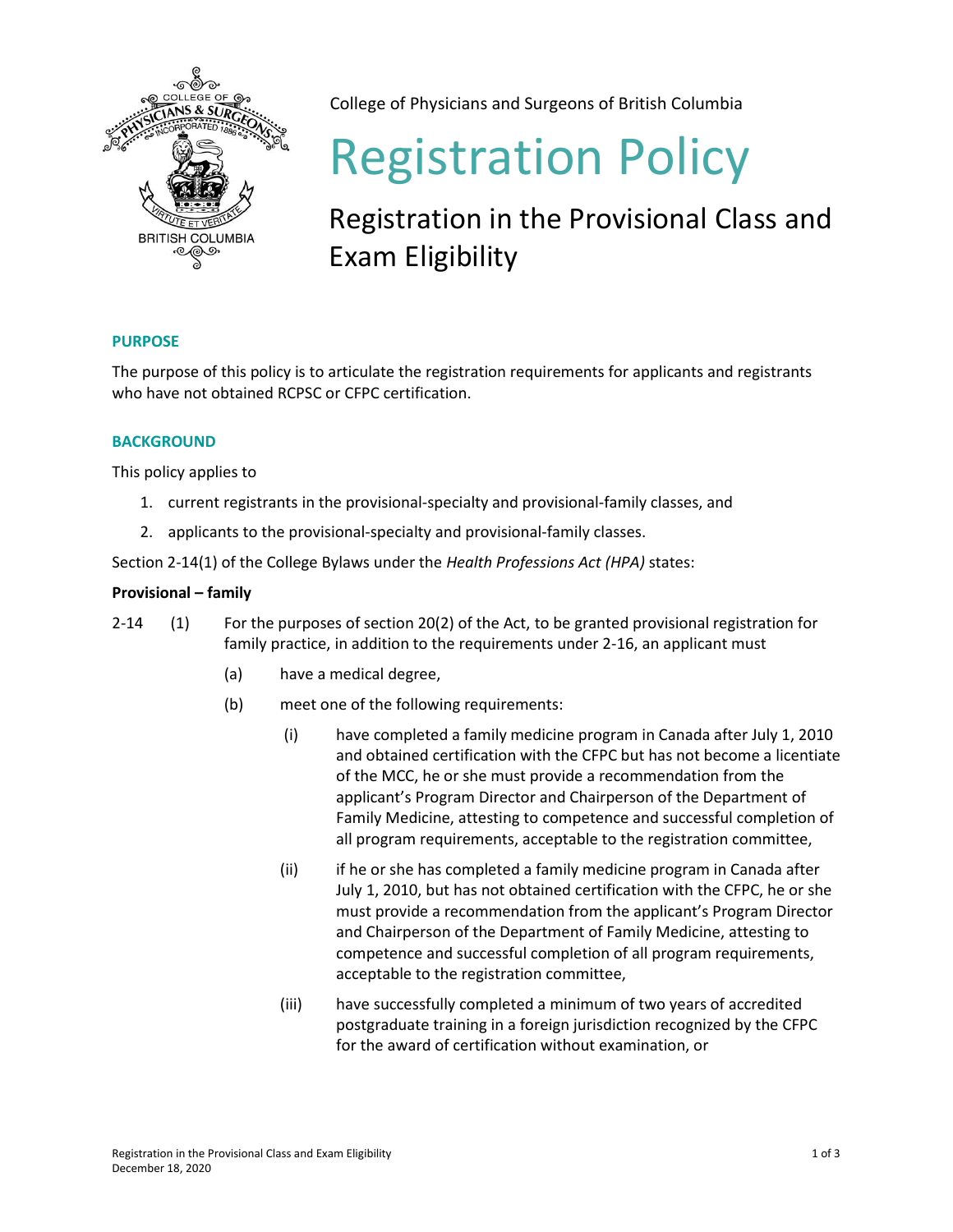- (iv) have undergone an assessment of competency acceptable to the registration committee in a Canadian province or territory, and
- (c) have Canadian Citizenship, be a permanent resident or be legally able to live and work in British Columbia.

Section 2-15(1) of the College Bylaws states:

#### **Provisional – specialty**

- 2-15 (1) For the purposes of section 20(2) of the Act, to be granted provisional registration for specialty practice, in addition to the requirements under section 2-16, an applicant must
	- (a) have a medical degree,
	- (b) meet one of the following requirements:
		- (i) have obtained RCPSC certification,
		- (ii) if the applicant trained in an RCPSC specialty program in Canada but has not obtained RCPSC certification, he or she must provide a recommendation from the applicant's Program Director and Chairperson of the Department, attesting to competence and successful completion of all program requirements, acceptable to the registration committee,
		- (iii) have completed postgraduate training and obtained a completion of training certificate and certification in the applicant's specialty from an international accrediting body where such training meets the criteria for a RCPSC ruling to access RCPSC certification through examinations, acceptable to the registration committee, or
		- (iv) have undergone an assessment of competency acceptable to the registration committee in a Canadian province or territory, and
	- (c) have Canadian Citizenship, be a permanent resident or be legally able to live and work in British Columbia.

Sections 20 (4.3) and (4.4) of the *Health Professions Act* (*HPA*) states:

- (4.3) If a bylaw under section 19 (1) (i) establishes a class of provisional registrants for the purposes of this subsection, the registration committee may
	- (a) grant registration in the class for a limited period specified for the registrant by the registration committee,
	- (b) require the registrant to complete, within the period specified under paragraph (a), any examinations or upgrading of knowledge, skills or abilities the registration committee considers necessary for the registrant, and
	- (c) impose limits or conditions on the practice of the designated health profession by the registrant.
- (4.4) Limits or conditions imposed in accordance with subsection (2.1), (3), (4.2) or (4.3) may be different for different registrants within a class of registrants.